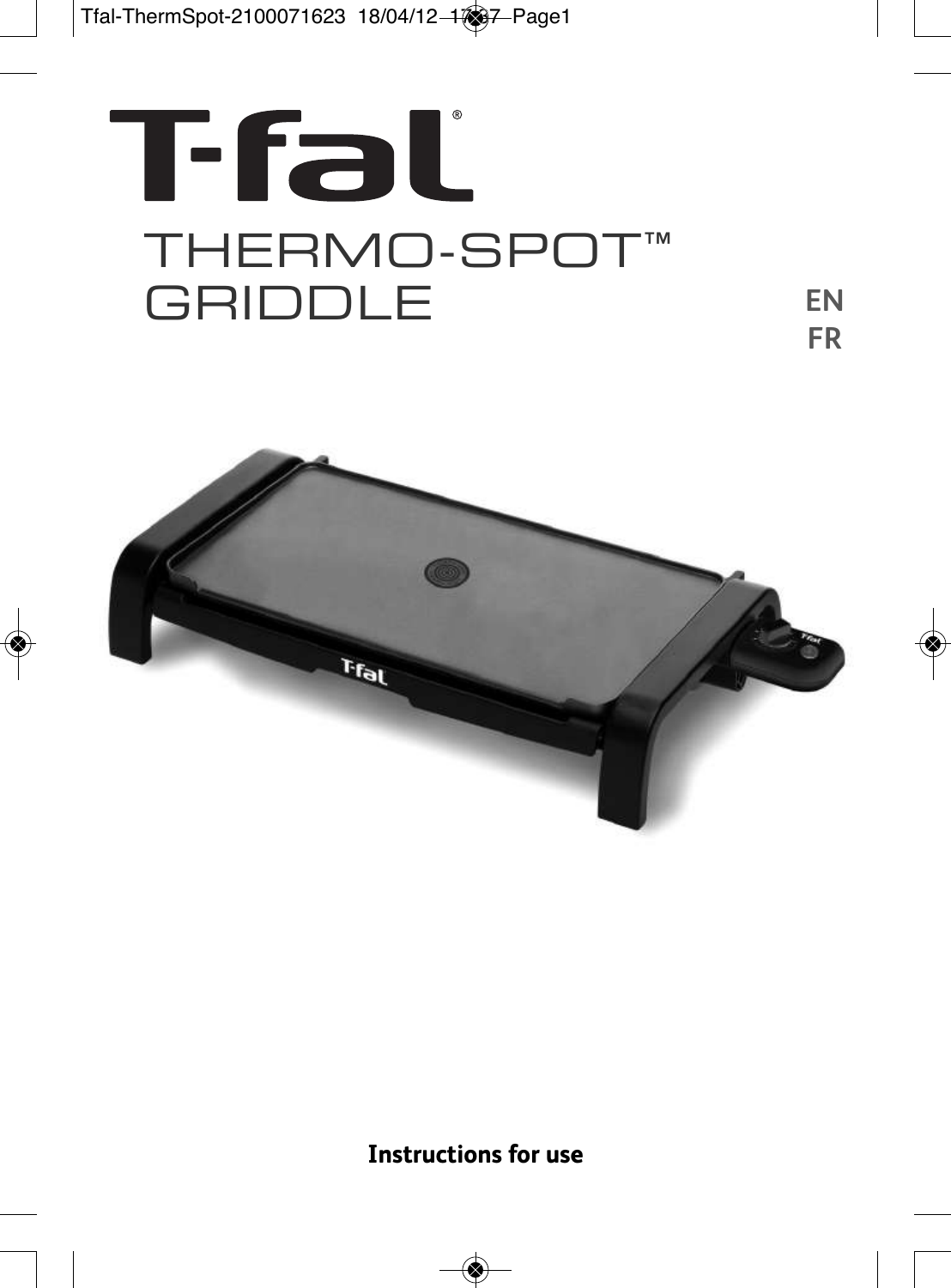# **IMPORTANT SAFEGUARDS**

When using electric appliances, basic safety precautions should always be followed, including the following:



1. Read all instructions before using. **EN**

2. Do not touch hot surfaces. Use handles or knobs.

- 3. To protect against electric shock, do not immerse or partially immerse cord, plugs, or appliance in water or other liquid.
- 4. Not intended for use by children. Close supervision is necessary when any appliance is used by or near children.
- 5. Unplug from outlet when not in use and before cleaning. Allow to cool before putting on or taking off parts, and before cleaning the appliance.
- 6. Do not operate the appliance with a damaged cord or plug or after the appliance malfunctions, or has been damaged in any manner. Return the appliance to the nearest authorized service facility for examination, repair or adjustment.
- 7. The use of accessory attachments not recommended by the appliance manufacturer may cause injuries.
- 8. Do not use outdoors.
- 9. Do not let cord hang over the edge of table or counter, or touch hot surfaces.
- 10. Do not place on or near a hot gas or electric burner, or in a heated oven.
- 11. Do not use appliance for other than intended use.
- 12. Before use, check that your local voltage corresponds with the specifications shown on the appliance nameplate located under the appliance.
- 13. Extreme caution must be used when moving an appliance containing hot oil or other hot liquids.
- 14. Check that the electrical installation is compatible with the wattage and voltage stated on the bottom of the appliance.
- 15. CAUTION To ensure continued protection against risk of electric shock, connect to properly grounded outlets only.
- 16. Always attach plug to appliance first, then plug cord into the wall outlet.To disconnect, turn any control to off, then remove plug from wall outlet.

# **SAVE THESE INSTRUCTIONS.**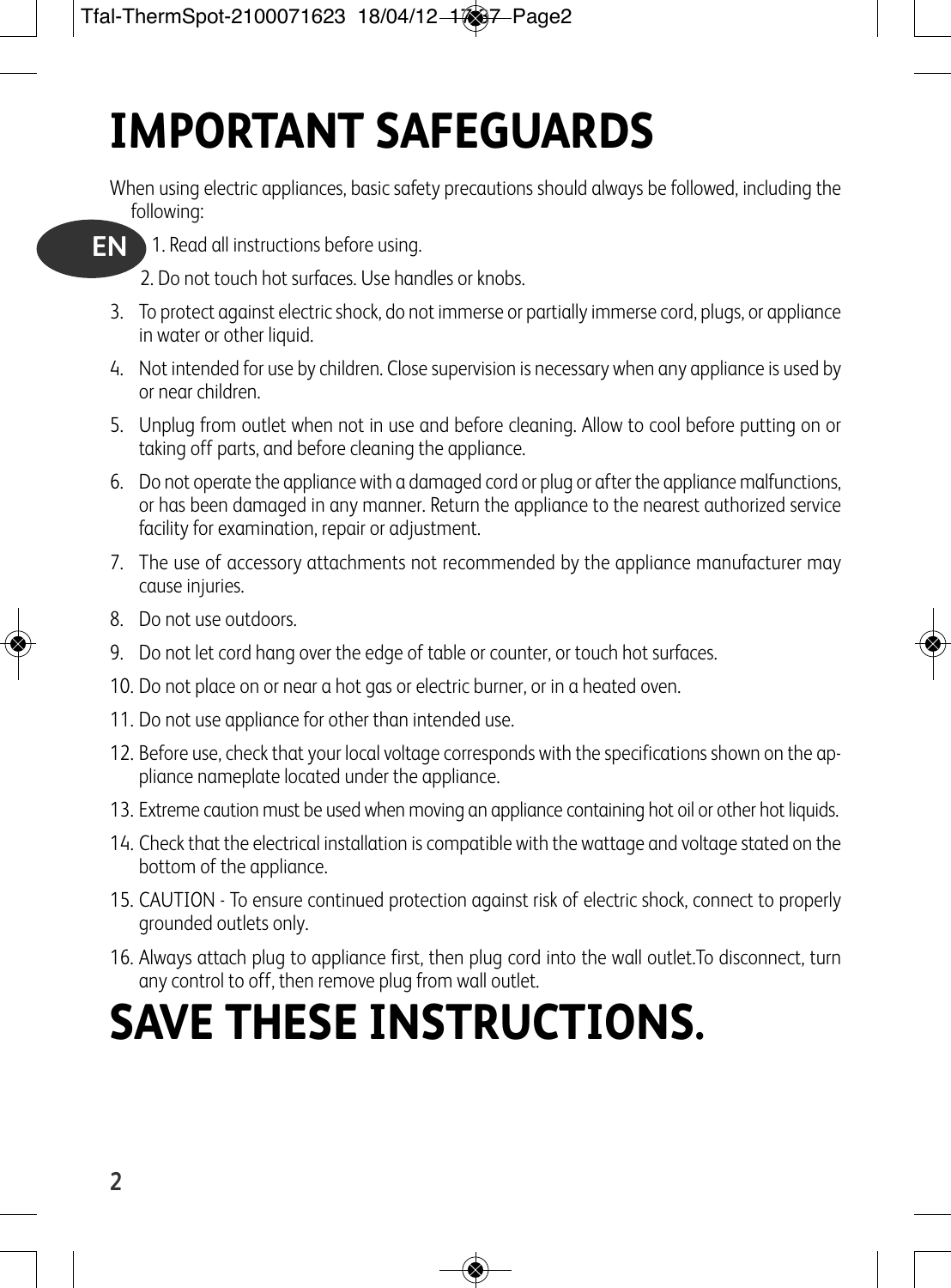## **Safety instructions**

- Never leave the appliance unattended when in use.
- To prevent the appliance from overheating, do not place it in a corner or against a wall.
- Never leave the appliance plugged in when not in use.
- Do not place the hot plate under water or on a fragile surface.
- If you have any problems, contact the authorized after-sales service center or the internet address www.t-falusa.com.
- If an extension cord is used, make sure to choose one of equivalent diameter with a grounded socket.
- Always plug the appliance into a grounded socket.
- Only the appropriate plug-in connector must be used.
- Position the cord carefully, whether an extension is used or not, so that guests can move freely around the table without tripping over it.
- The plug-in connector must be removed before the appliance is cleaned and the appliance inlet must be dried before the appliance is used again.

### **Short Cord instructions**

A short power-supply cord (or detachable power-supply cord) is to be provided to reduce the risk resulting from becoming entangled in or tripping over a longer cord.

Longer detachable power-supply cords or extension cords are available and may be used if care is exercised in their use.

If a long detachable power-supply cord or extension cord is used :

- 1) The marked electrical rating of the cord or extension cord should be at least as great as the electrical rating of the appliance;
- 2) If the appliance is of the grounded type, the extension cord should be a grounding-type3-wire cord; and
- 3) The longer cord should be arranged so that it does not drape over the countertop or table top where it can be pulled on by children or tripped over unintentionally.

### **THIS APPLIANCE IS INTENDED TO BE USED IN HOUSEHOLD ONLY.**

**EN**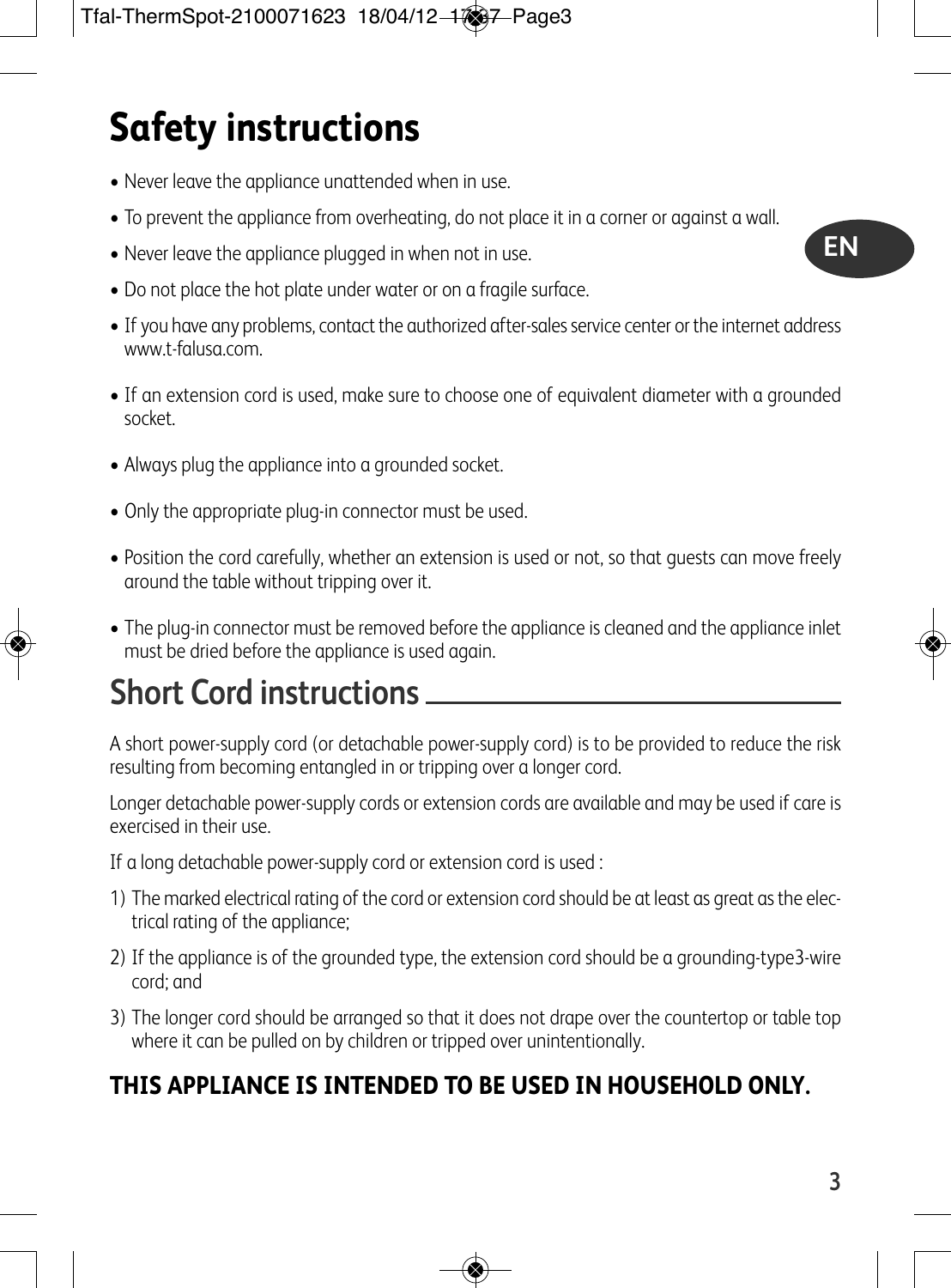**Thank you for buying this appliance. Read the instructions in this leaflet carefully and keep them within reach. Any commercial use, inappropriate use or failure to comply with the instructions, the manufacturer accepts no responsibility and the guarantee will not apply.**



For your safety, this product conforms to all applicable standards and regulations (Electric Safety, Food Compliant Materials, Environment, …). **EN**

Our company has an ongoing policy of research and development and may modify these products without prior notice.

- Do not consume foodstuff that comes into contact with the parts marked with  $\mathbb X$  logo.
- Only use parts or accessories provided with the appliance or bought from an Approved-Service Center. Do not use them for other appliances or intention.
- To avoid spoiling your product, do not use flambé recipes in connection with it at any time.

#### **Prevention of accidents at home**

- This appliance is not intended for use by persons (including children) with reduced physical, sensory or mental capabilities, or lack of experience and knowledge, unless they have been given supervision or instruction concerning use of the appliance by an adult responsible for their safety. Children should be supervised to ensure that they do not play with the appliance.
- Accessible surface temperatures can be high when the appliance is operating. Never touch the hot surfaces of the appliance, always use the handles.
- Cooking fumes may be dangerous for animals which have a particularly sensitive respiratory system, such as birds, We advise bird owners to keep them away from the cooking area.



#### **Environment protection first!**

Your appliance contains valuable materials which can be recovered or recycled.  $\Box$  $\Box$  $\Box$   $\Box$  Leave it at a local civic waste collection point.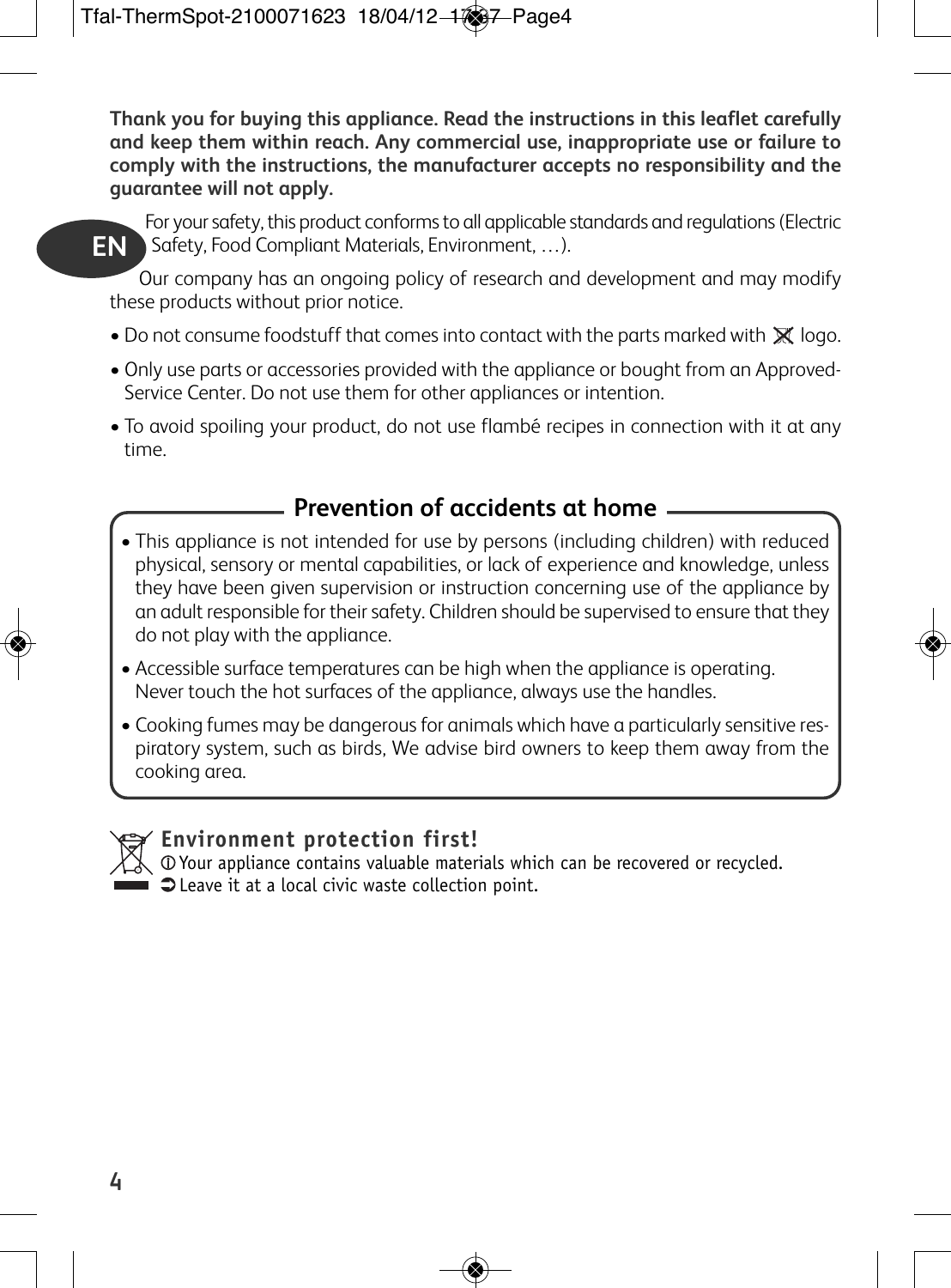



### **Description**

**1.** Plate **2.** Juice tray **3.** Plug-in connector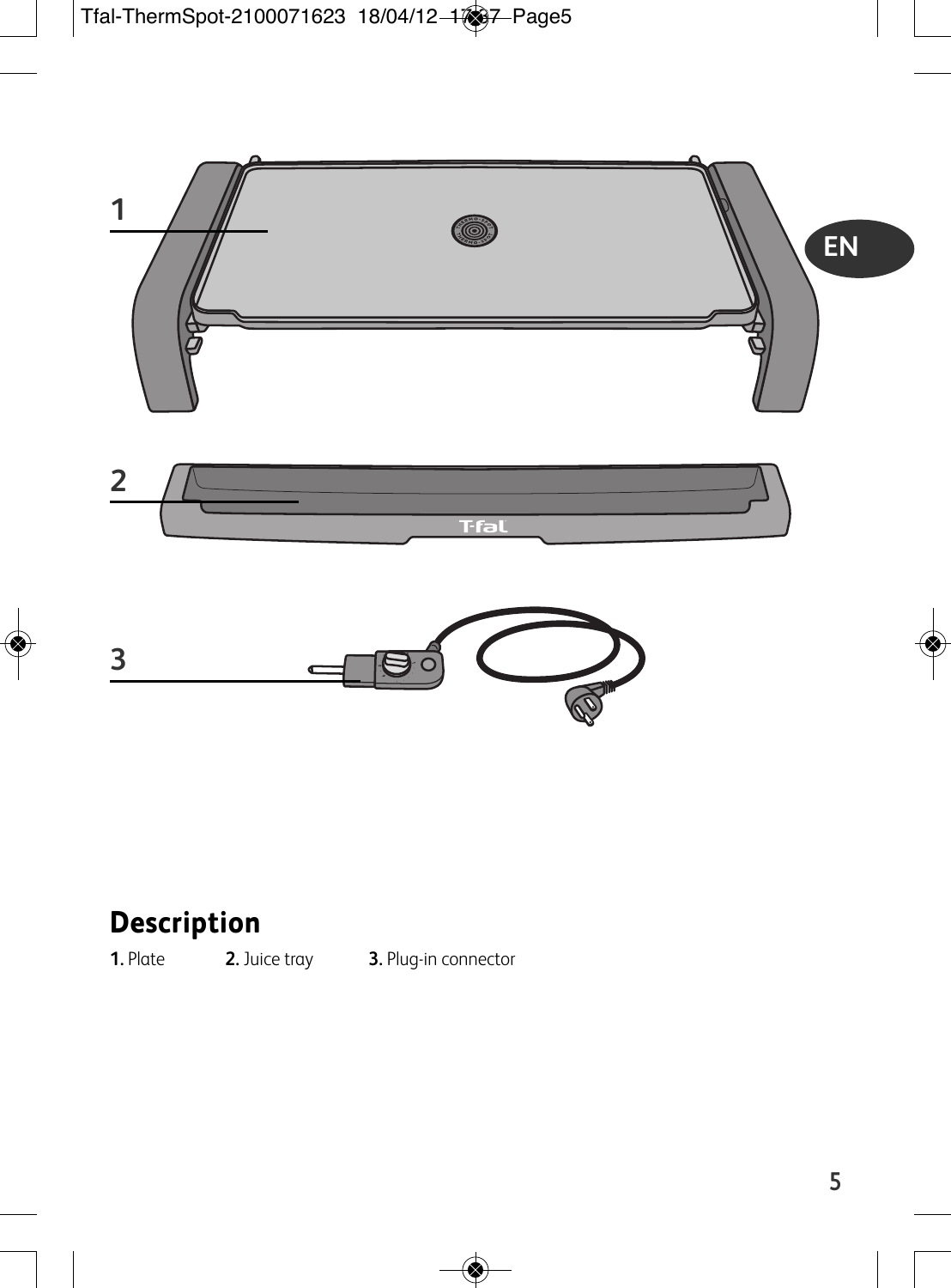

- 
- **1** Remove all packaging materials, stickers and accessories from the inside and the outside of the appliance.

Never place the appliance directly on a fragile surface (glass table, table cloth, varnished furniture, etc.) or on a soft surface such as a dish towel.

To prevent the appliance from overheating, do not place it in a corner or against a wall.



**2** When using for the first time, wash the plate (refer to "after use" paragraph).

Wipe over the plate using a paper towel dipped in a little cooking oil. Remove any surplus oil using a clean kitchen paper towel.



**3** Place the base of the appliance (**1**) on a clean flat surface.

Insert the juice tray (**2**) into the appliance (**1**)

Place on a flat, stable, heat-resistant surface.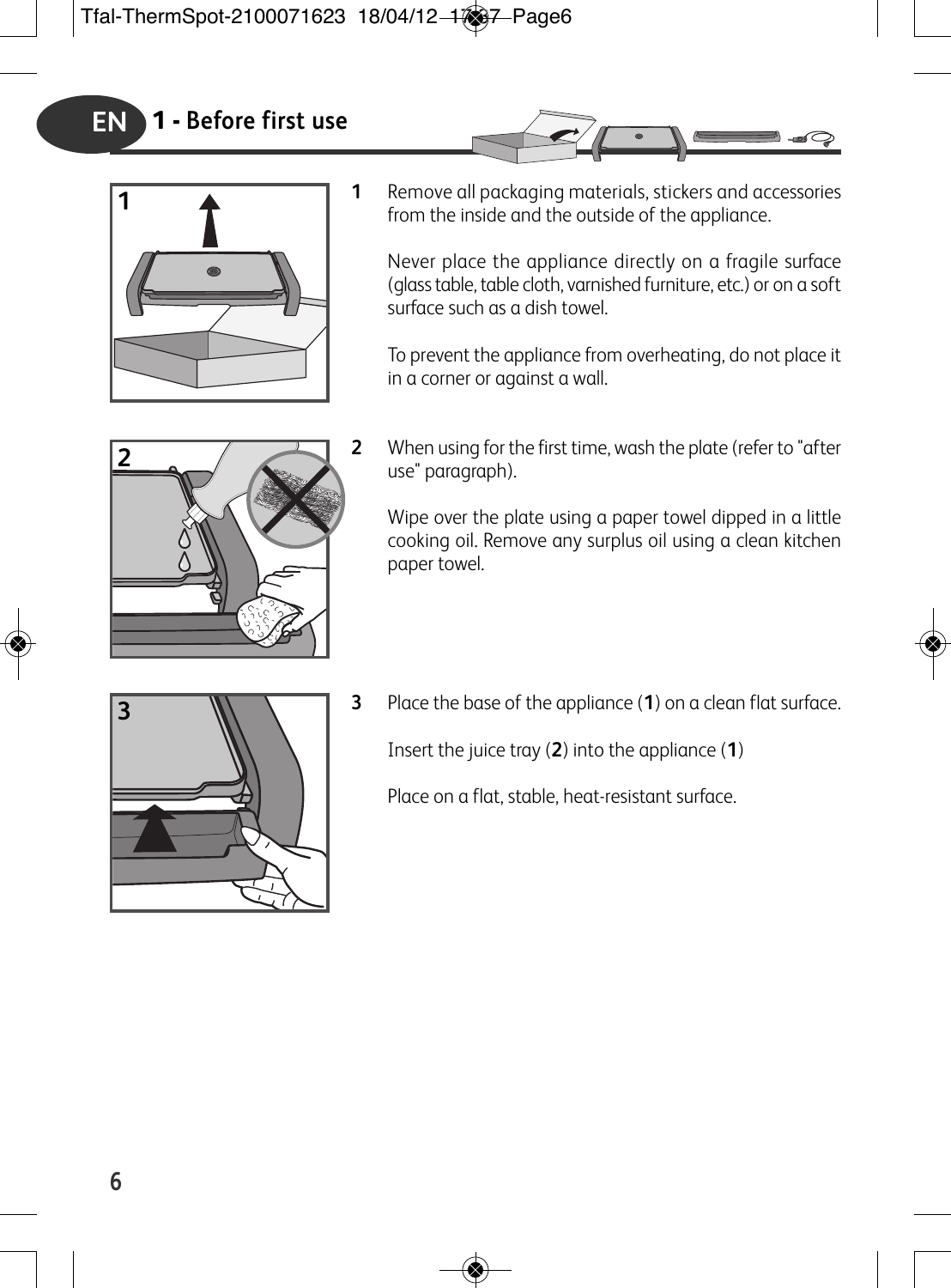

**4** Set the thermostat of the plug-in connector to mini. Connect the plug-in connector to the pins of the appliance.

If the plug-in connector is incorrectly positioned, the safety system will prevent the appliance from working.



**5** Fully unwind the power cord.

Plug the cord into the grounded wall outlet.

The red light on the plug-in connector will switch ON and will stay ON as long as the appliance is plugged in.

Make sure that the electric power supply is compatible with the power rating and voltage indicated on the bottom of the appliance.

If an extension cord is used: take all necessary precautions to prevent anyone tripping over an extension cord.

If the power supply cord is damaged, it must be replaced by the manufacturer or its service agent or a similarly qualified person in order to avoid a hazard.

The power supply cord should be regularly examined for signs of damage, and if the cord is damaged, the appliance must not be used.

Never use the appliance when it is empty. On first use, there may be a slight odor and a little smoke during the first few minutes. In these cases open the window an wait until there is no more smoke or odor.

This appliance is not intended to be operated by means of an external timer or separate remote control system.

**6** Pre-heat the appliance for about 10 minutes on position 5 before every use.

Set the thermostat to the desired position.

Once preheated, the Thermo-Spot pattern will become completely red. This indicates the griddle is ready for use. Leave to cook depending on your taste.



**EN**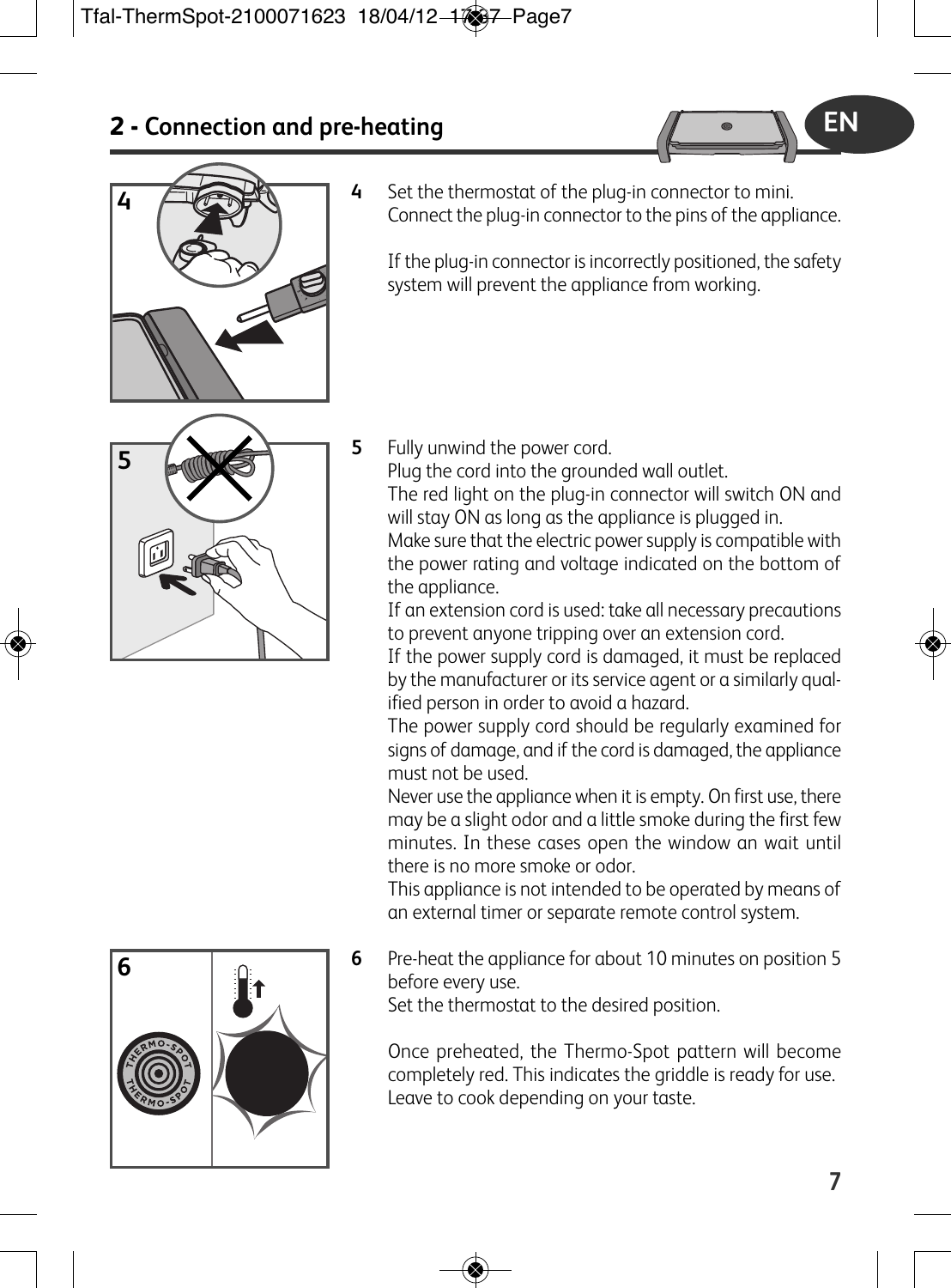



**7** Never cut directly on the appliance. Always use a wooden or plastic spatula to avoid damaging the cooking plate.

Do not place cooking utensils on the cooking surfaces of the appliance.

To preserve the non-stick properties of the coating, do not cook food in aluminium foil.

Do not remove the grease collection tray while cooking. If the grease collection tray becomes full when cooking: let the appliance cool down before emptying.



**8** Do not touch the metal parts of the appliance when it is heating or operating, as they are very hot.

At the end of cooking, the appliance is hot: handle it with precaution.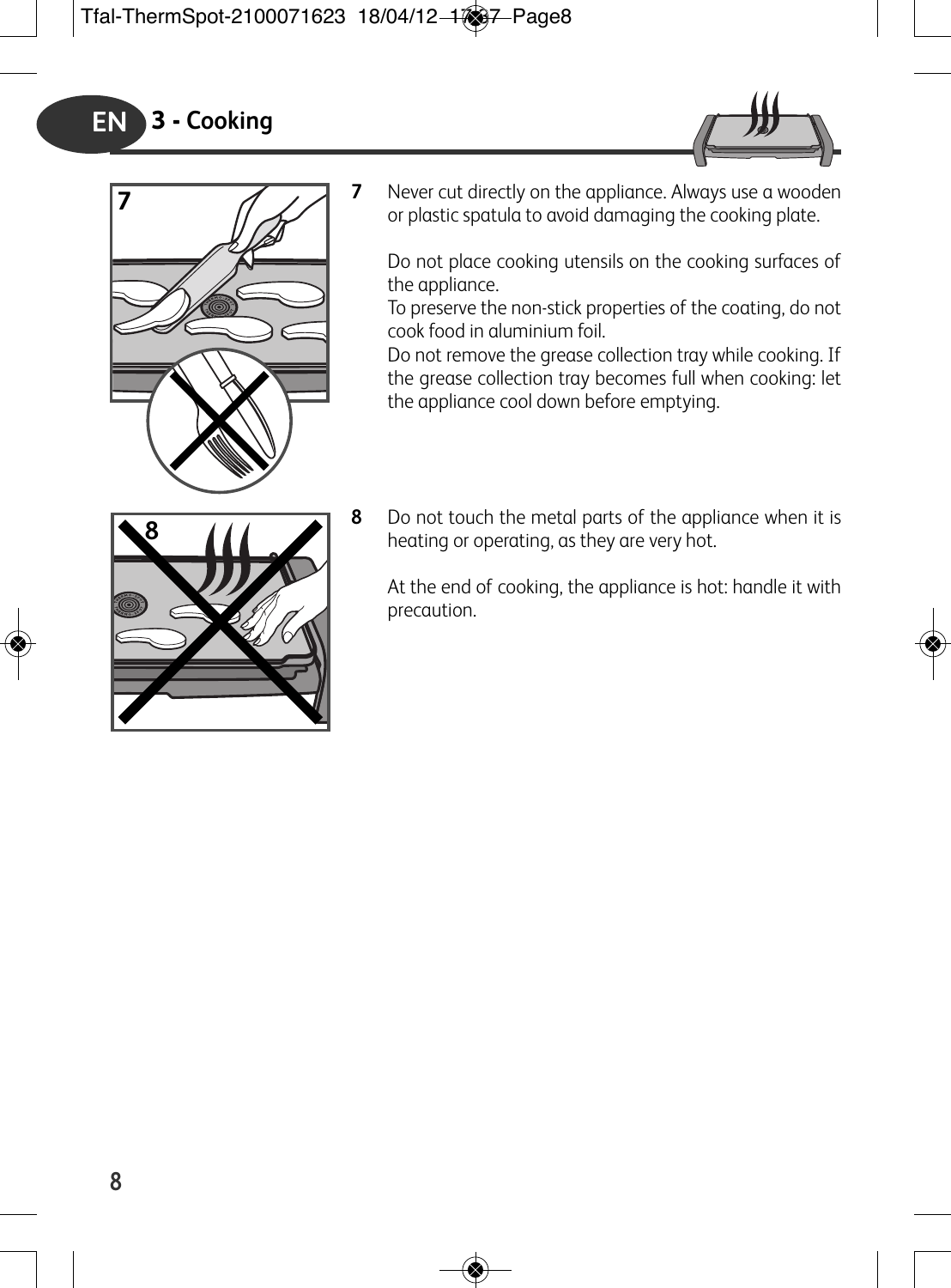



**9** Set the thermostat to the mini position (according to the model).



**10** Unplug the cord from the wall outlet and then remove the plug-in connector (**3**) from the appliance (**1**).



**11** Allow the appliance to cool.

Check that the appliance has cooled down completely and that it is unplugged before putting it away.

Let it cool down before cleaning.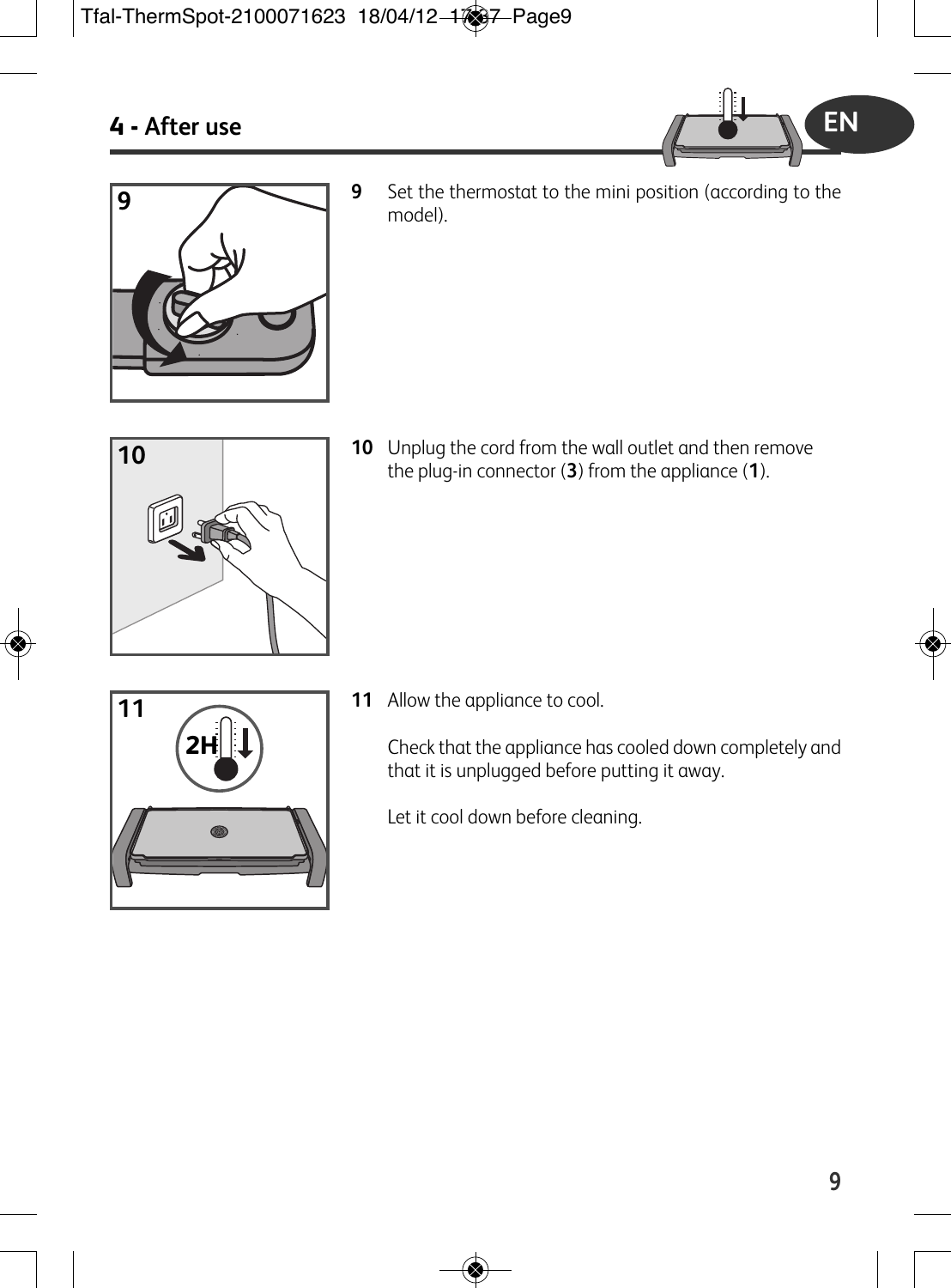### **5 - Cleaning and storing**



**12** Clean the base of the appliance (**1**) and the juice tray (**2**) with a sponge, hot water and dish soap.

Do not place the cooking plate under water or onto fragile surface when the appliance is hot. Never use metal scourers or scouring powders to avoid damaging the cooking surface.



**13** The base of the appliance (**1**) and the juice tray (**2**) are dishwasher safe.

The plug-in connector must not be washed in a dishwasher.



**14** The appliance may be stored vertically.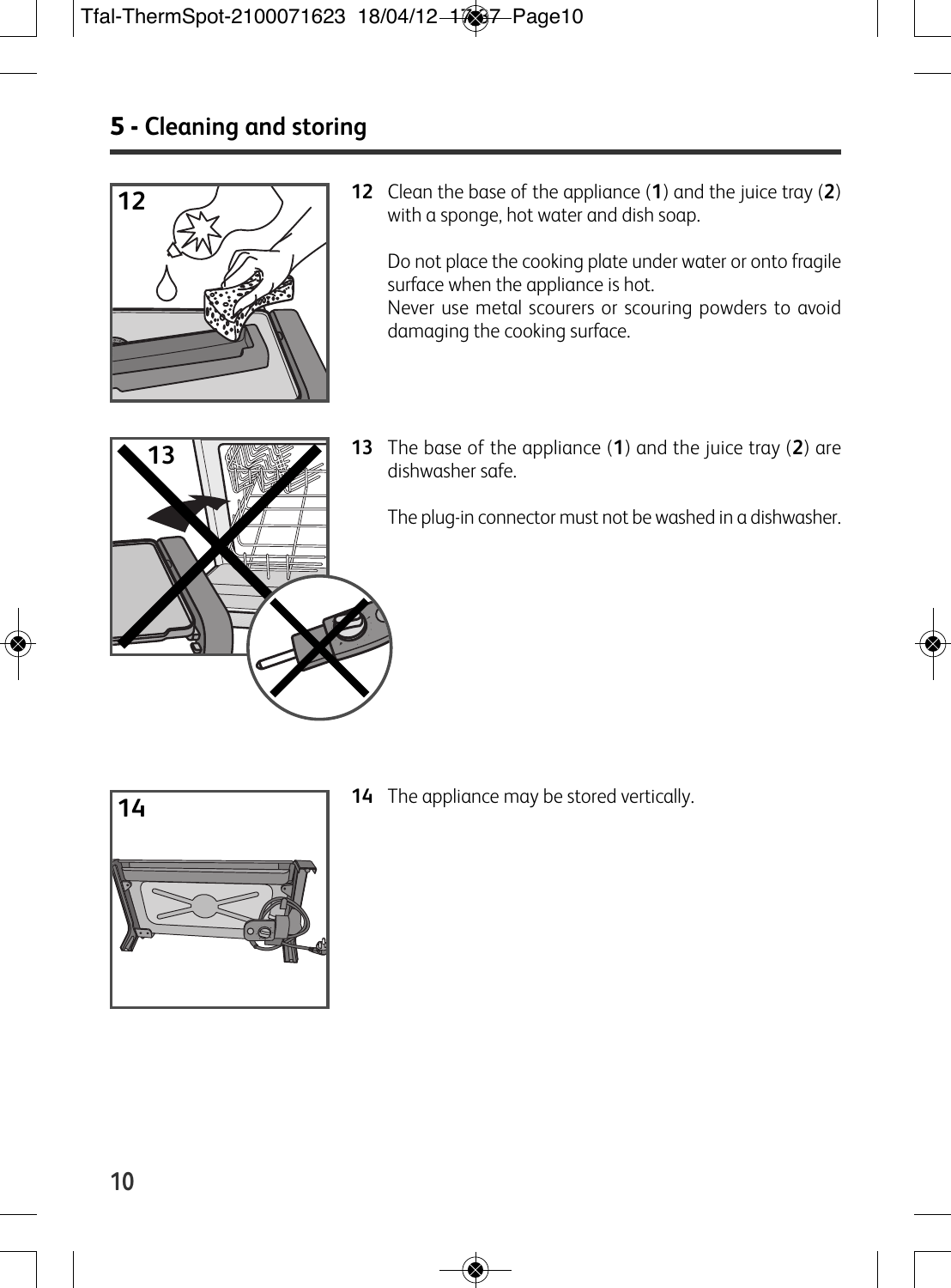# **PRÉCAUTIONS IMPORTANTES**

Lorsque vous utilisez des appareils électriques, veillez à prendre quelques précautions élémentaires, les suivantes, en particulier :



1. Lisez le mode d'emploi en entier.

2. Ne touchez pas aux surfaces chaudes; utilisez les poignées ou les boutons.

- 3. Pour vous protéger d'un risque de choc électrique, n'immergez pas le cordon d'alimentation, les fiches ou l'appareil dans l'eau ni dans aucun autre liquide.
- 4. Cet appareil n'est pas conçu pour être utilisé par des enfants. Une surveillance étroite est nécessaire lorsqu'un appareil électrique est utilisé par des enfants ou à leur portée.
- 5. Débranchezl'appareilsi vous ne l'utilisez pas ou avant de le nettoyer. Laissezrefroidir l'appareil avant de monter ou de démonter des pièces, et avant de le nettoyer.
- 6. N'utilisez aucun appareil dont le cordon d'alimentation ou la fiche est endommagé, s'il fonctionne mal, s'il a été échappé ou endommagé de quelque manière que ce soit. Retournez l'appareil à un centre de service autorisé en vue d'un examen ou d'une réparation.
- 7. L'utilisation d'accessoires non recommandés par le fabricant de l'appareil pourrait causer des blessures.
- 8. Ne l'utilisez pas à l'extérieur.
- 9. Ne laissez pas pendre le cordon du bord d'une table ou d'un plan de travail, et ne le laissez pas en contact avec toute surface chaude.
- 10. Ne posez pas cet appareil sur une cuisinière à gaz ou électrique ou près de celle-ci ni dans un four chauffé.
- 11. N'utilisez l'appareil que pour l'usage pour lequel il a été conçu.
- 12. Avant l'utilisation, assurez-vous que la tension de votre réseau local correspond bien à celle qui est indiquée sur la plaque signalétique sous l'appareil.
- 13. Des précautions particulières doivent être priseslors du déplacement d'un appareil contenant de l'huile chaude ou tout autre liquide chaud.
- 14. Assurez-vous que l'installation électrique est compatible avec la puissance et la tension indiquées sous l'appareil.
- 15. MISE EN GARDE Pour assurer une protection continue contre un risque de choc électrique, ne branchez l'appareil que sur des prises mises à la terre adéquatement.
- 16. Branchez toujours la fiche de l'appareil en premier, puis la fiche dans la prise murale. Pour débrancher l'appareil, mettez tous les boutons de commande à la plus faible intensité, puis débranchez-le de la prise murale.

# **CONSERVEZ CES INSTRUCTIONS.**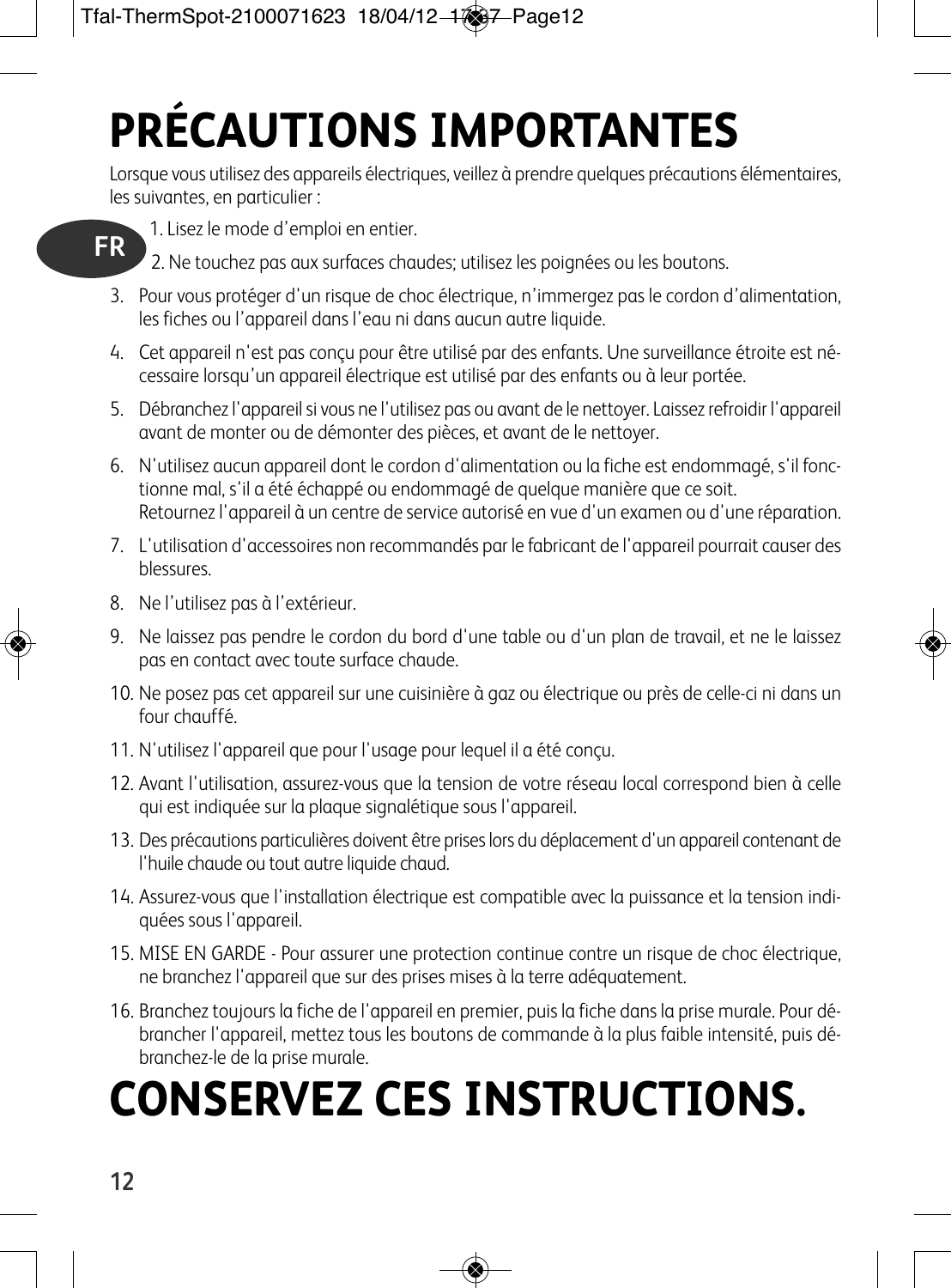### **Consignes de sécurité**

- Ne laissez jamais l'appareil sans surveillance si vous l'utilisez.
- Cet appareil ne doit pas être immergé. Ne plongez jamais dans l'eau l'appareil, ni le cordon.
- Si un accident se produit, passez de l'eau froide immédiatement sur la brûlure et appelez un médecin si nécessaire.
- Pour empêcher l'appareil de surchauffer, ne le mettez pas dans un coin ou près d'un mur.
- Ne passez pas la plaque chaude sous l'eau et ne la posez pas sur une surface fragile.
- Si vous avez des problèmes, joignez un service après-vente autorisé ou allez à l'adresse Internet suivante : www.t-fal.ca.

### **Instructions concernant le cordon d'alimentation**

L'appareil est muni d'un cordon d'alimentation court afin d'éviter qu'il ne s'emmêle ou que l'on puisse trébucher dessus.

- Si vous utilisez une rallonge, assurez-vous que son diamètre est le même que celui du cordon et que la prise femelle est mise à la terre.
- Branchez toujours l'appareil sur une prise mise à la terre.
- N'utilisez qu'une fiche de connexion convenable.
- Placez le cordon soigneusement, que vous utilisiez une rallonge ou non, de façon que les invités puissent circuler librement autour de la table et ne pas trébucher sur le cordon.
- La fiche de connexion doit être enlevée avant le nettoyage de l'appareil et la prise de l'appareil doit être sèche avant que vous ne puissiez utiliser l'appareil de nouveau.

Il est possible d'utiliser une rallonge électrique, avec vigilance.

Si vous utilisez une rallonge :

- 1) veillez à ce que le calibre indiqué sur le cordon soit au moins aussi élevé que les caractéristiques électriques indiquées sur l'appareil;
- 2) la rallonge devrait être munie d'un cordon à 3 conducteurs avec mise à la terre, si l'appareil est muni une mise à la terre;
- 3) le cordon et sa rallonge doivent être placés de façon à ne pas pendre d'un comptoir ou d'une table afin d'éviter qu'ils ne soient accessibles à des enfants ou qu'ils ne fassent trébucher ces derniers.

### **CET APPAREIL EST CONÇU POUR UN USAGE DOMESTIQUE SEULEMENT**

**FR**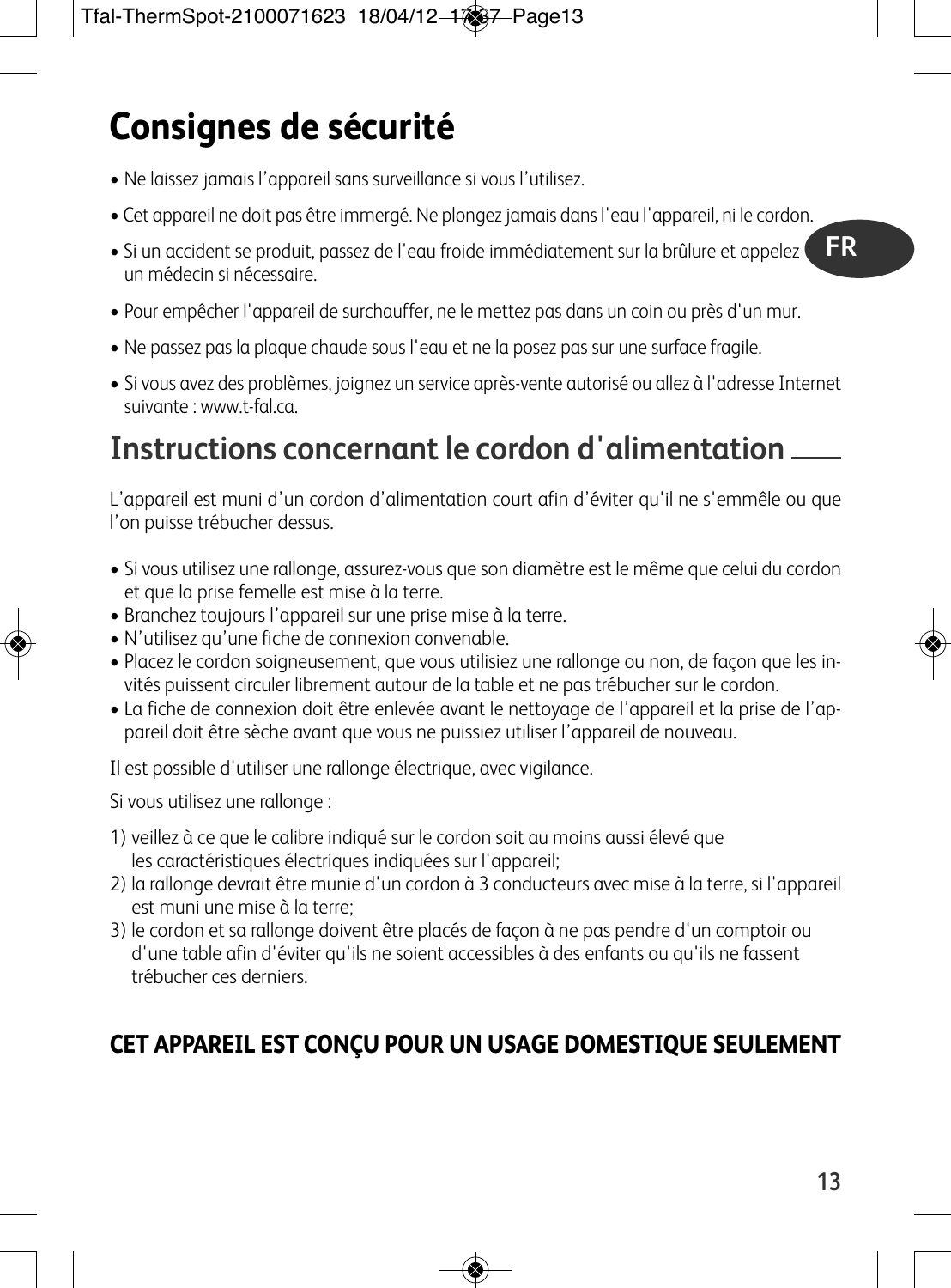**Nous vous remercions d'avoir acheté cet appareil. Lisez les instructions attentivement et gardez-les à portée. Le fabriquant ne se tient pas responsable de tout usage commercial ou inadéquat ou du non-respect des instructions, et la garantie devient ainsi non valide.**



Pour votre sécurité, cet appareil est conforme aux normes et réglementations applicables ( Sécurité électrique, matériaux en contact des aliments, environnement...). **FR**

Notre société étant dotée d'une politique de recherche et développement permanente, elle pourrait donc modifier ces produits sans préavis.

- Tout aliment liquide ou solide entrant en contact avec les pièces marquées du logo  $\mathbb X$ ne doit pas être consommé.
- N'utiliser que les accessoires fournis avec l'appareil ou achetés à un centre de service autorisé. Ne pas les utiliser avec d'autres appareils.
- Pour éviter toute dégradation de votre produit, ne jamais l'utiliser pour préparer des recettes flambées.

#### **Prévention des accidents à la maison**

- Cet appareil n'est pas conçu pour être utilisé par des personnes(y comprisles enfants) dont les capacités physiques, sensorielles ou mentales sont réduites, ou des personnes ne possédant pas d'expérience ou de connaissance, sauf si elles ont pu bénéficier, par l'intermédiaire d'une personne responsable de leur sécurité, d'une surveillance ou d'instructions préalables concernant l'utilisation de l'appareil. Une supervision des enfants est nécessaire pour s'assurer qu'ils ne jouent pas avec l'appareil.
- La température dessurfaces accessibles peut être élevée lorsque l'appareil fonctionne. Ne touchez jamais les surfaces chaudes de l'appareil; utilisez toujours les poignées.
- En cas d'accident, rincez immédiatement la brûlure à l'eau froide et appelez un médecin au besoin.
- Les fumées de cuisson pourraient être dangereuses pour des animaux ayant un système de respiration particulièrement sensible, comme les oiseaux. Nous conseillons aux propriétaires d'oiseaux de les éloigner du lieu de cuisson.



#### **Participons à la protection de l'environnement !**

 $\sqrt{v}$  Votre appareil contient de nombreux matériaux valorisables ou recyclables.  $\Box$   $\Box$   $\Box$  Allez le porter à un centre de tri local pour que son traitement soit effectué.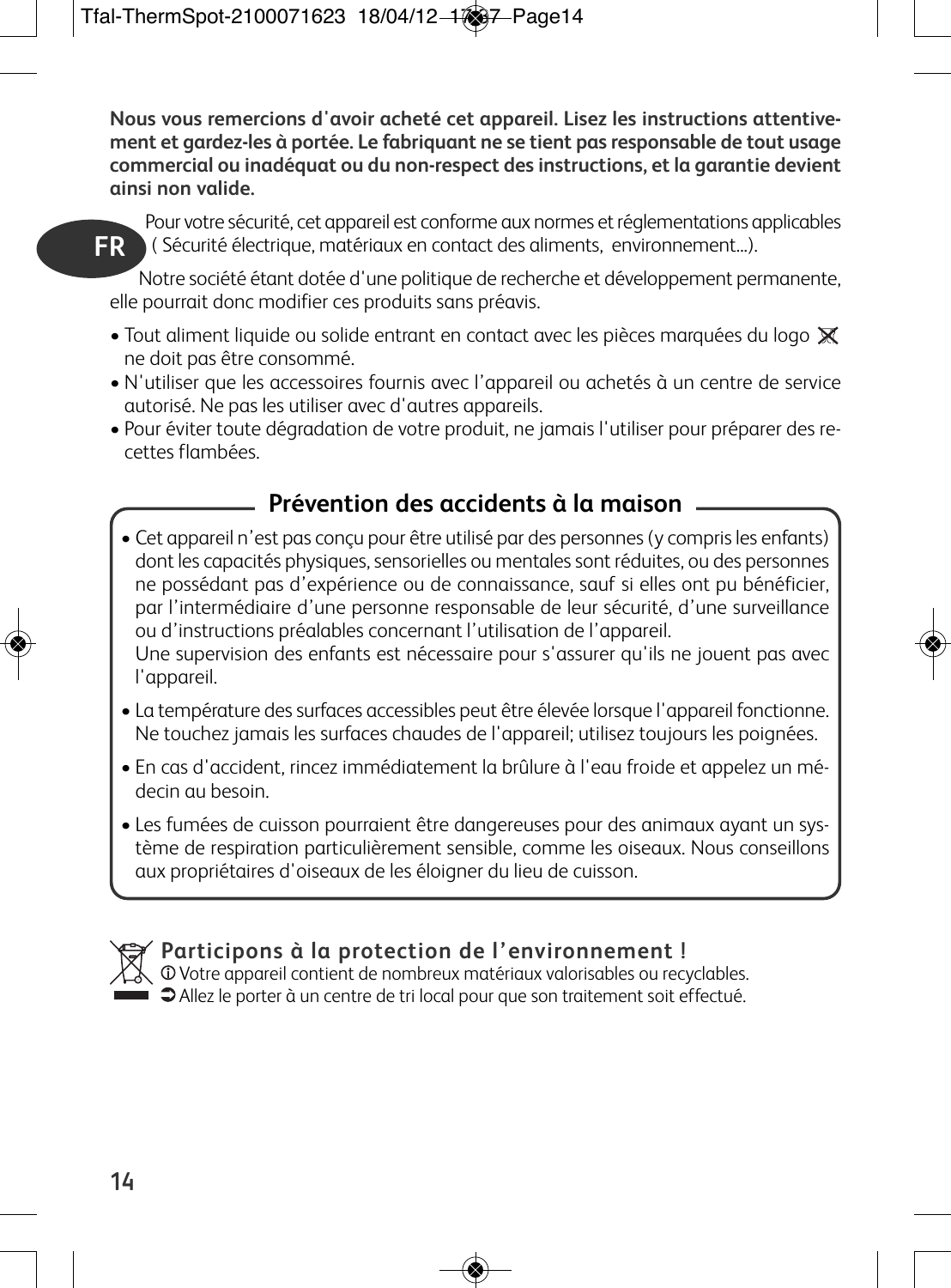

# **3**

### **Description**

**1.** Plaque **2.** Bac à jus **3.** Fiche de connexion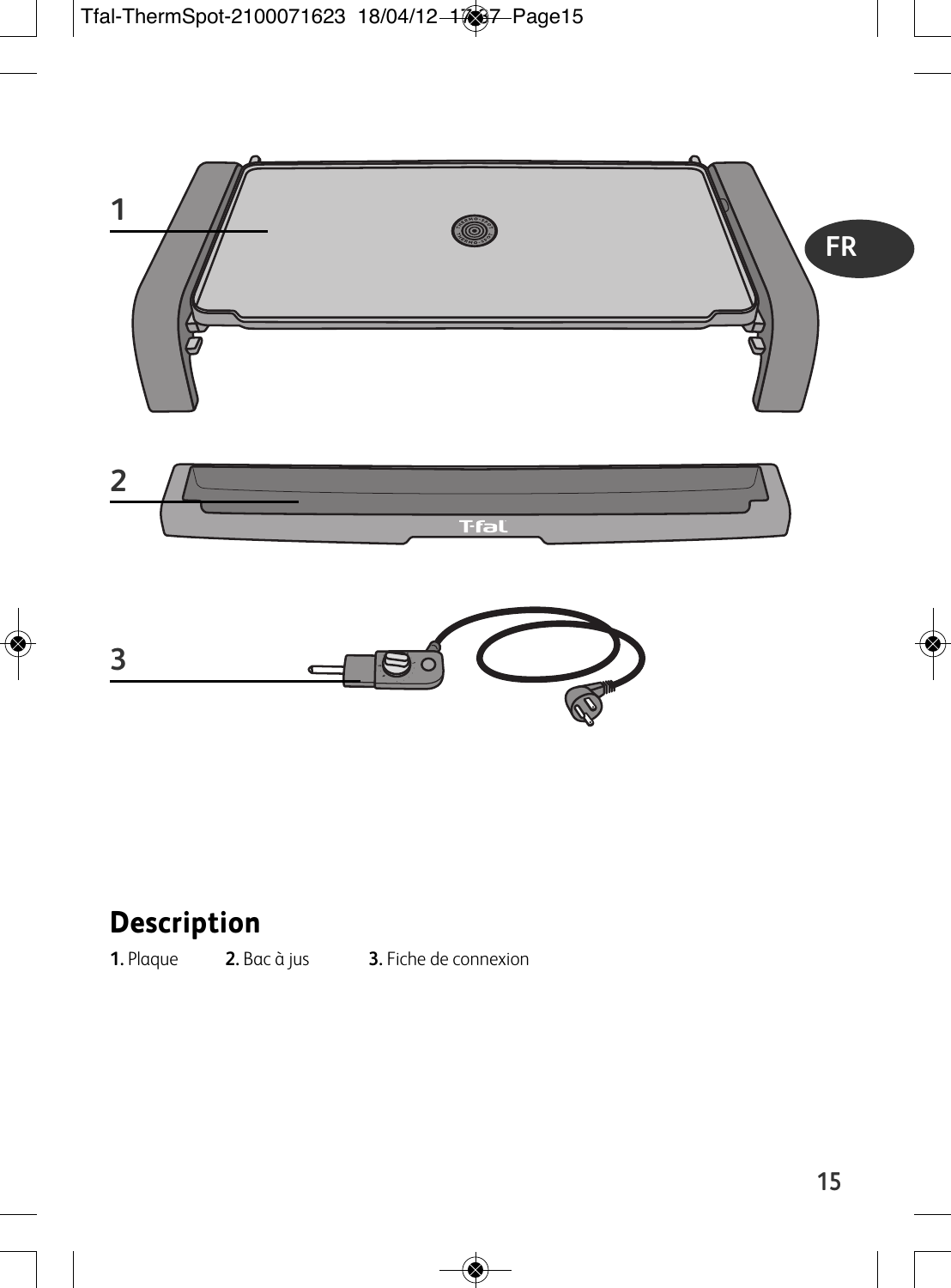### **1 - Avant la première utilisation**



**1** Enlever tous les emballages, autocollants ou accessoires divers à l'intérieur comme à l'extérieur de l'appareil.

Ne jamais placer votre appareil directement sur un support fragile (table en verre, nappe, meuble verni...) ou sur un support de type nappe.

Pour éviter la surchauffe de l'appareil, ne pas le placer dans un coin ou contre un mur.



**2** Avant la première utilisation, nettoyer soigneusement la plaque (lire le paragraphe intitulé « Après l'utilisation »).

Essuyer la plaque à l'aide d'un essuie-tout imbibé d'un peu d'huile de cuisson. Retirer tout le surplus d'huile à l'aide d'un essuie-tout propre.



**3** Poser la base de l'appareil (**1**) sur une surface propre et plane.

Insérer le bac à jus (**2**) dans l'appareil (**1**)

Placer l'appareil sur un plan ferme et résistant à la chaleur.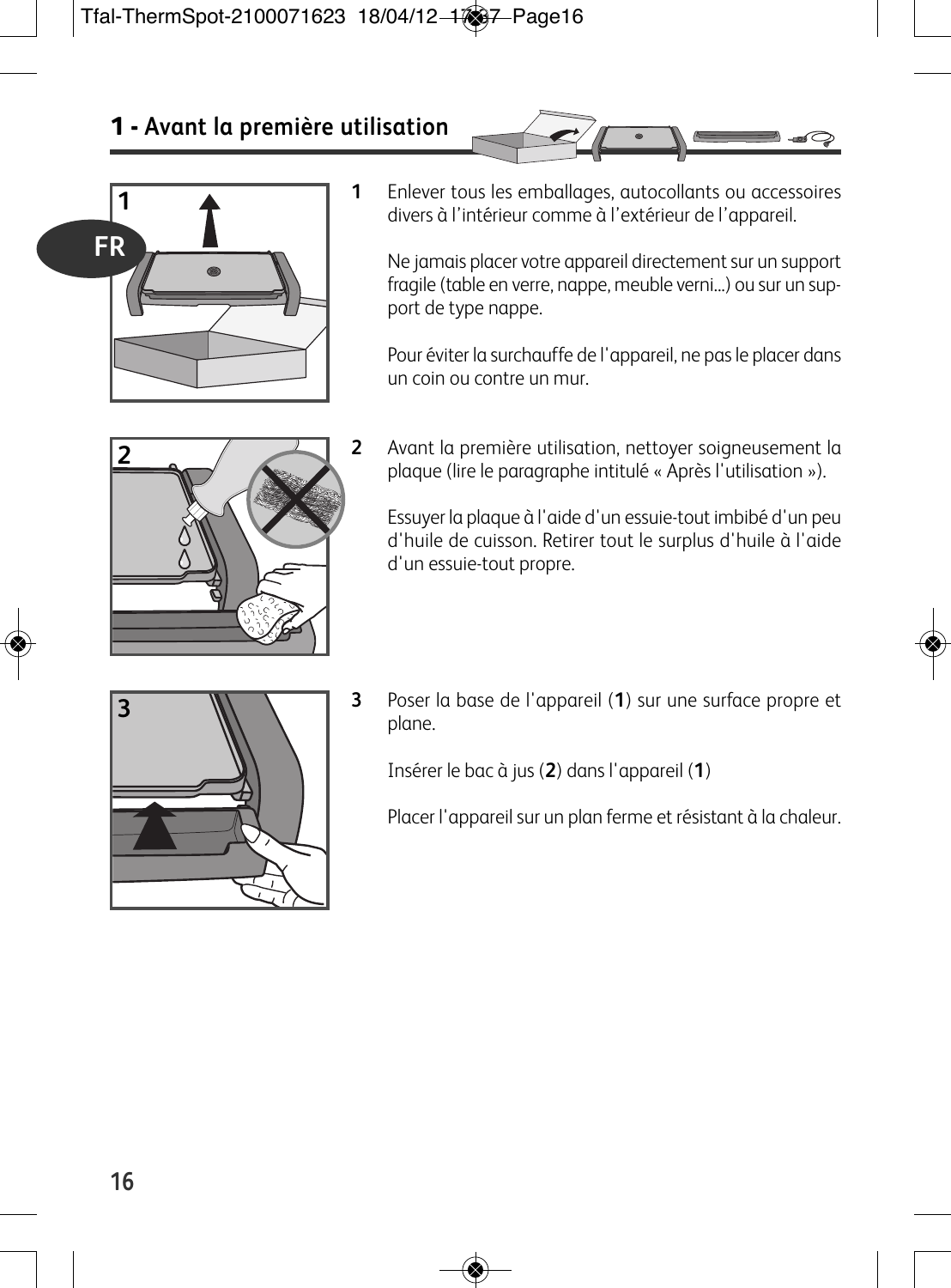



**4** Mettre le thermostat de la fiche de connexion à mini. Connecter la prise mobile connecteur (**3**) dans les broches de la résistance de l'appareil puis brancher le cordon sur le secteur. **FR**

Si la fiche de connexion est mal positionnée, le système de sécurité empêchera la mise en marche de l'appareil.



**5** Dérouler complètement le cordon. Brancher le cordon sur le secteur avec mise à la terre. Le voyant rouge sur la fiche de connexion s'allumera et restera allumé pendant que l'appareil est branché. S'assurer que l'installation électrique est compatible avec la puissance et la tension indiquées sous l'appareil. Si une rallonge électrique est utilisée, prendre toutes les mesures nécessaires pour qu'elle ne fasse trébucher personne. Si le cordon d'alimentation est endommagé, il doit être remplacé par le fabricant, son service après vente ou des personnes de qualificationssimilaires afin d'éviter un danger. Le cordon d'alimentation doit être vérifié régulièrement pour détecter tout signe de détérioration et, si le cordon est endommagé, l'appareil ne doit pas être utilisé. Ne jamais utiliser l'appareil à vide. À la première utilisation, un léger dégagement d'odeur et de fumée peut se produire pendant les premières minutes. Cet appareil n'est pas destiné à être mis en marche au moyen d'une minuterie extérieure ou par un système de commande à distance séparé.

**6** Laisser préchauffer l'appareil pendant environ 10 minutes à la position 5.

Après le préchauffage, l'appareil est prêt à être utilisé.

Régler le thermostat à la position de votre choix.

Laisser cuire selon le degré de cuisson souhaité.

Thermo-Spot™: à chaud, le motif Thermo-Spot™ devient uniformément rouge.

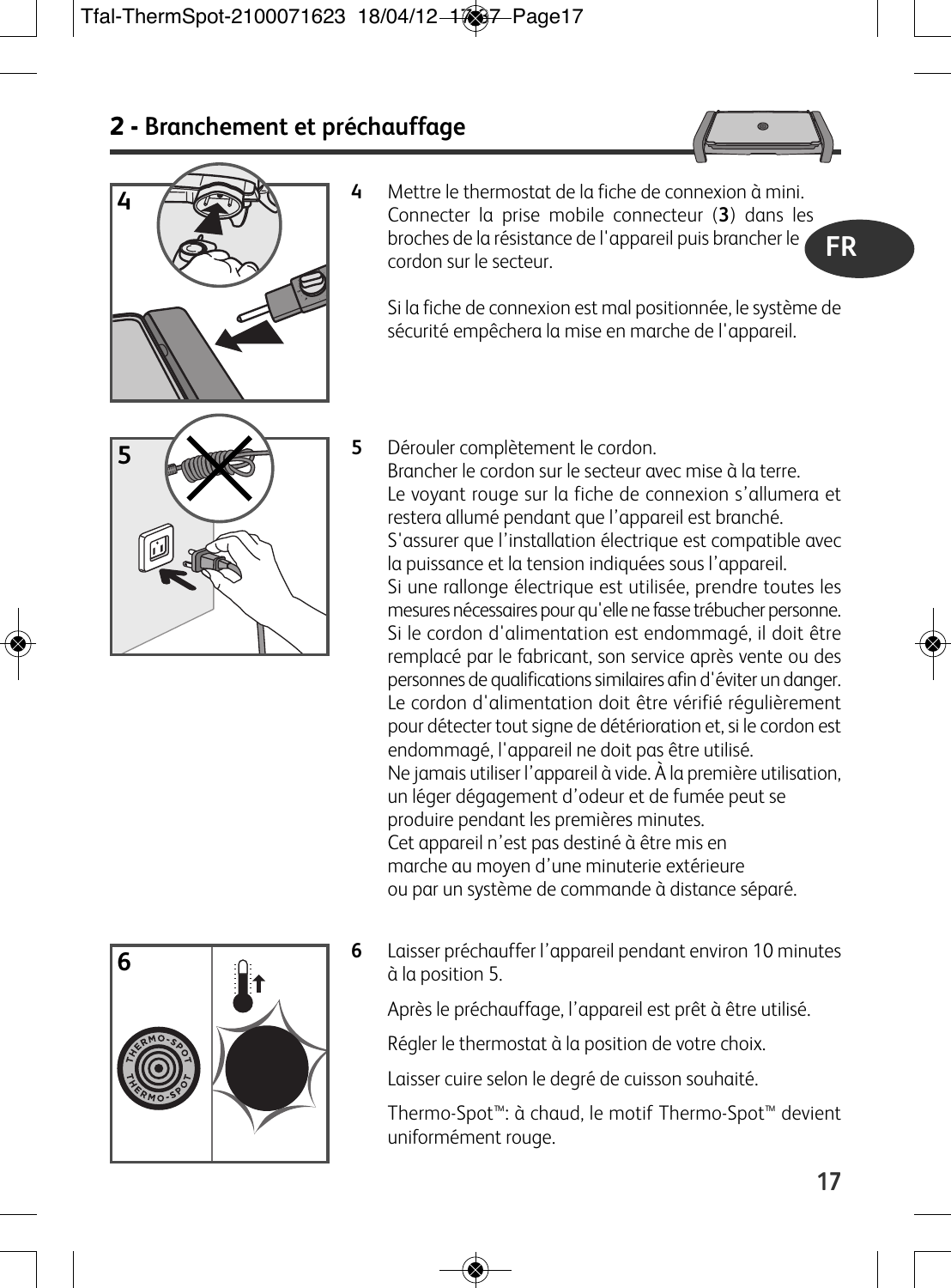



**7** Ne rien couper directement sur l'appareil. Pour préserver le revêtement de la plaque de cuisson, toujours utiliser une spatule plastique ou en bois.

Ne pas poser d'ustensile de cuisson sur les surfaces de cuisson de l'appareil.

Pour conserver les qualités anti-adhésives du revêtement, ne pas faire de cuisson en papillote.

Ne pas retirer le bac à jus pendant la cuisson. S'il devient plein pendant la cuisson, laisser l'appareil refroidir avant de le retirer et de le vider.



**8** Ne pas toucher les parties métalliques et autres surfaces de l'appareil qui chauffe ou est en marche, car elles sont très chaudes.

À la fin de la cuisson, l'appareil est chaud : le manipuler avec précaution.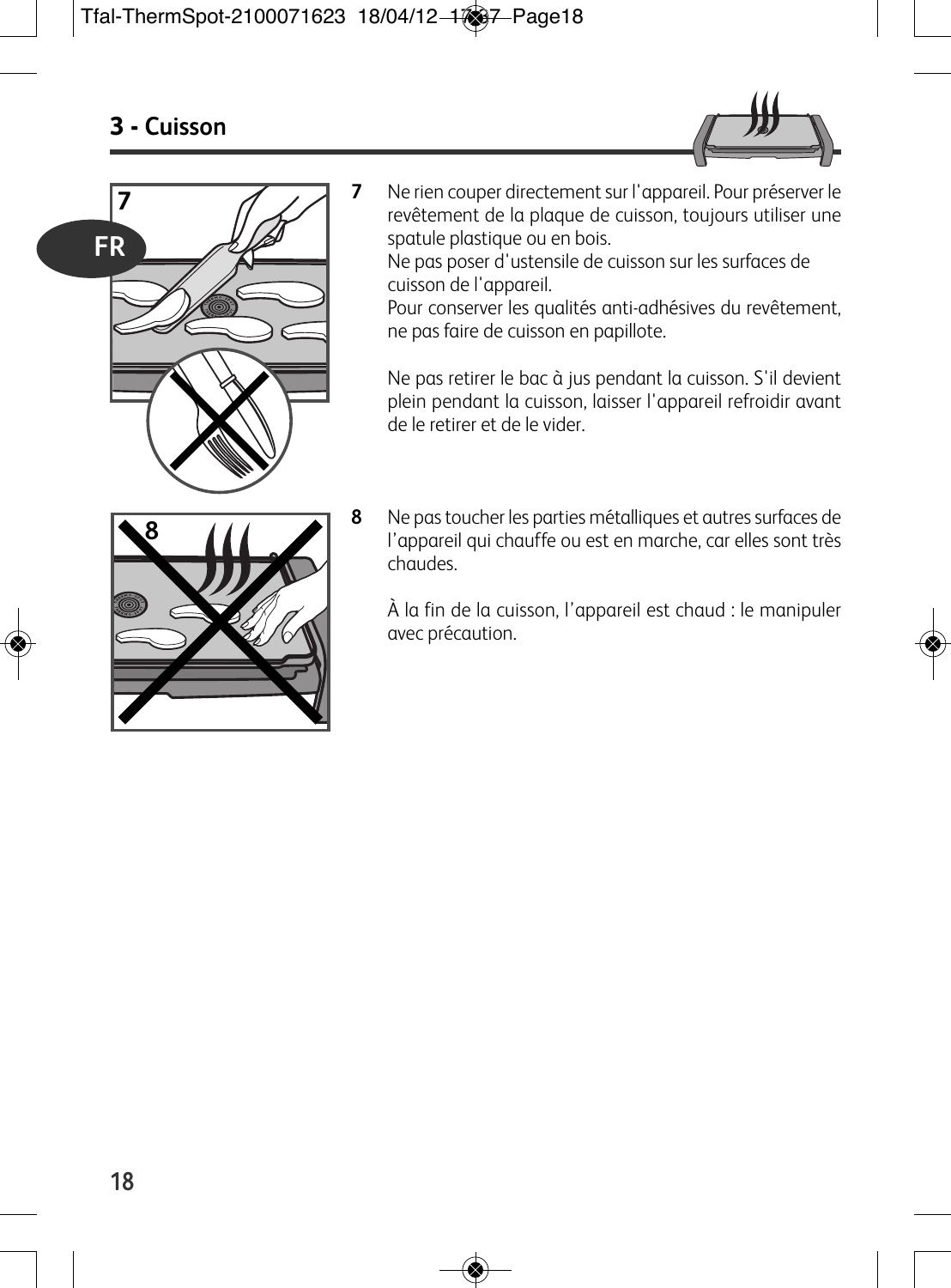



- Placer le thermostat à la position mini (selon le modèle).
	- **FR**



 Débrancher le cordon du secteur, puis retirer la fiche de connexion (**3**) de l'appareil (**1**).

- **2H**
- Laisser refroidir l'appareil.

S'assurer que l'appareil est froid et débranché avant de le manipuler et de procéder au nettoyage.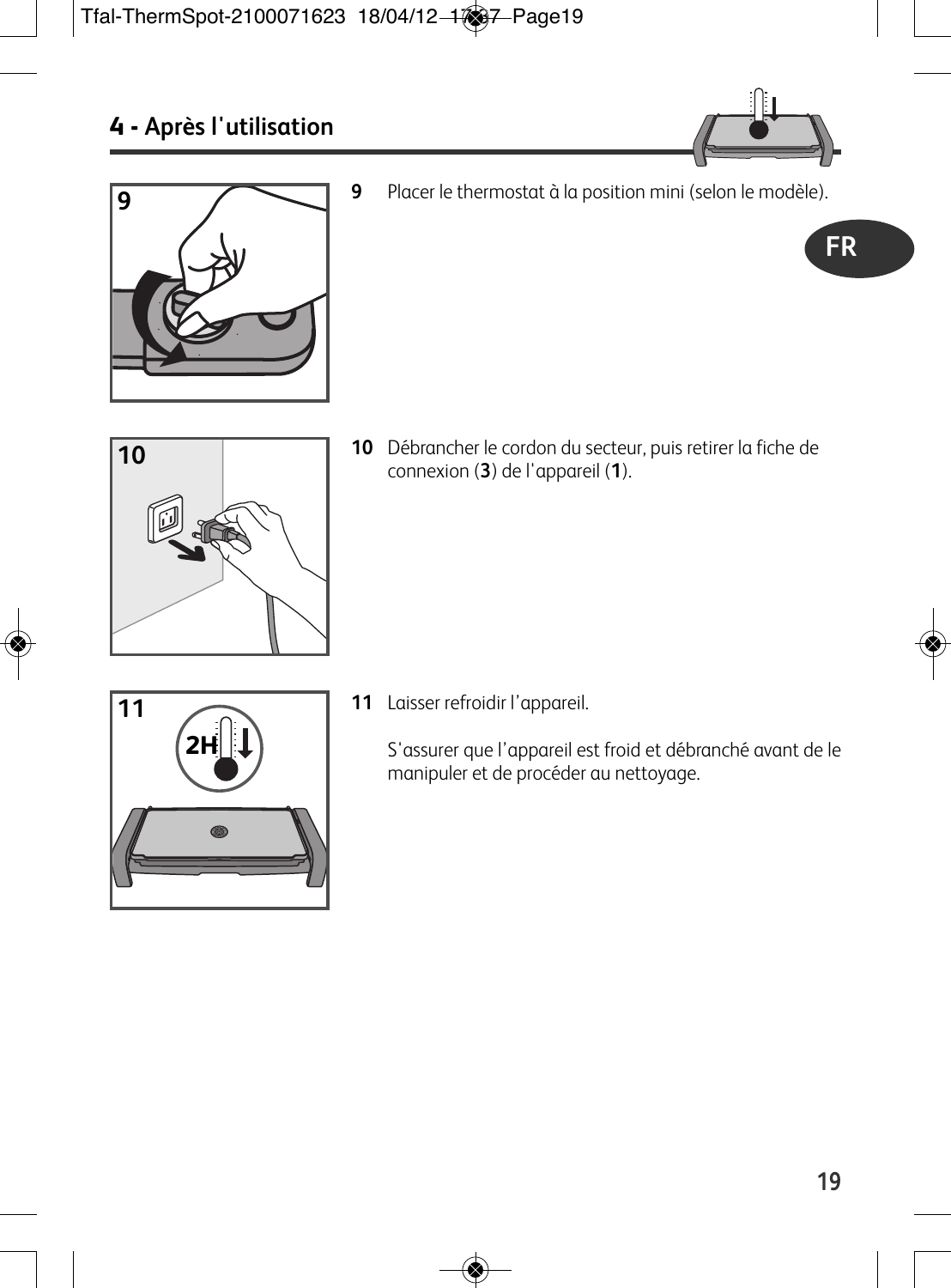#### **5 - Nettoyage et rangement**



**12** La base de l'appareil (1) et le bac à jus (2) se nettoient avec une éponge, de l'eau chaude et du détergent à vaisselle.

Ne pas mettre la plaque de cuisson chaude sous l'eau ou sur une surface fragile.

Ne pas utiliser d'éponge métallique, ni de poudre à récurer, afin d'éviter d'endommager la surface de cuisson.



**13** La base de l'appareil (**1**) et le bac à jus (**2**) vont au lave-vaisselle. La fiche de connexion ne va pas au lave-vaisselle.



**14** L'appareil peut se ranger verticalement.